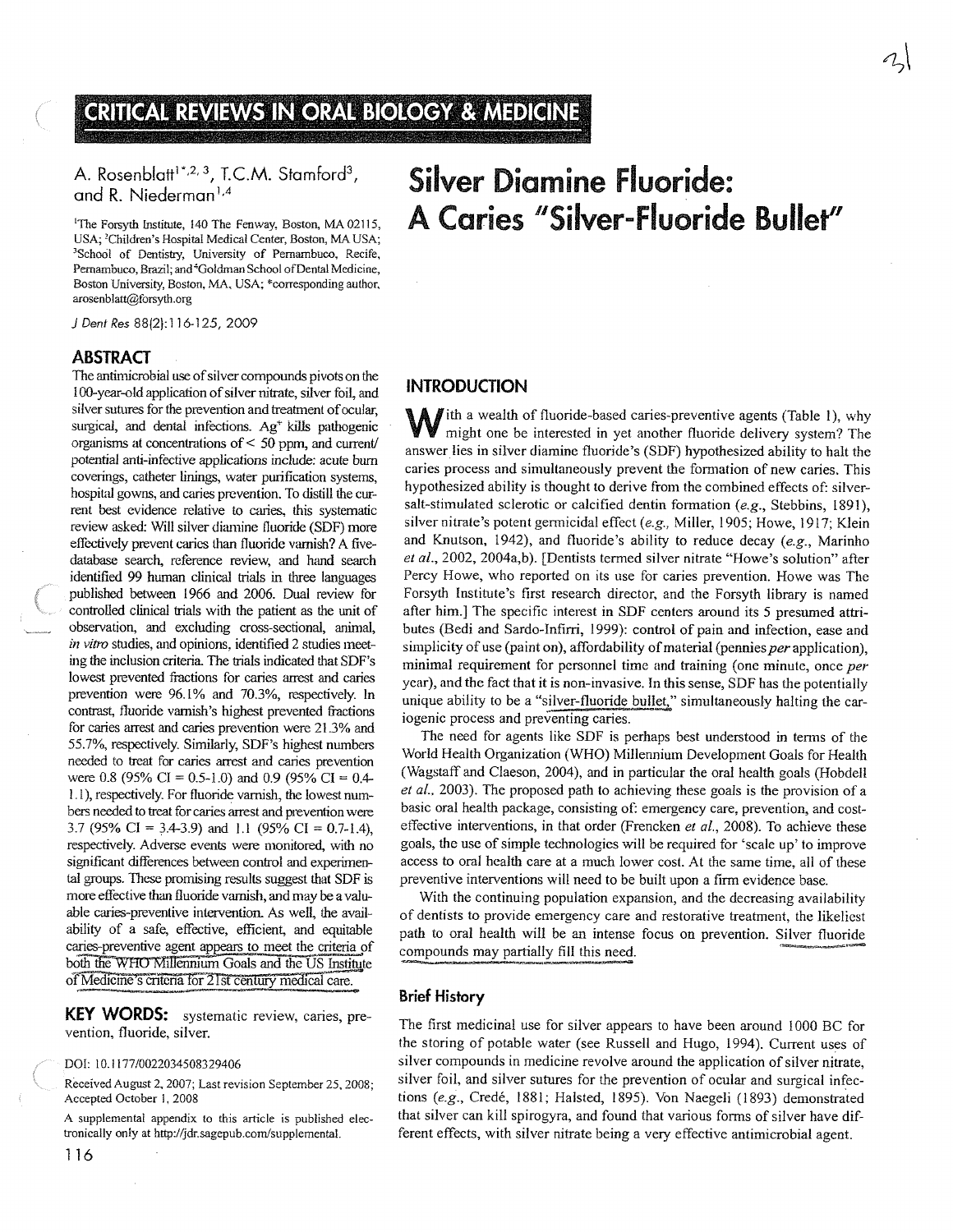| Fluoride<br>Delivery System | Estimated<br>Caries Reduction Reference |                               |
|-----------------------------|-----------------------------------------|-------------------------------|
|                             |                                         |                               |
| Milk                        | S                                       | Yeung et al. (2005)           |
| Salt                        | 15%                                     | Marthaler and Petersen (2005) |
| Toothpaste                  | 24%                                     | Marinho et al. (2004a)        |
| Mouthwash                   | 26%                                     | Marinho et al. (2004b)        |
| Water (adults)              | 27%                                     | Griffin et al. (2007)         |
| Gel (children)              | 28%                                     | Marinho et al. (2002)         |
| Water (children)            | 34%                                     | Do and Spencer (2007)         |
| Varnish                     | 46%                                     | Marinho et al. (2002)         |
| SDF permanent teeth         | > 60%                                   | Current review                |
| SDF deciduous teeth         | > 70%                                   | Current review                |
|                             |                                         |                               |

Table 1. Fluoride Efficacy in Preventing Caries

Table 2. Effects of Silver Nitrate and Silver Scraps on Decay Prevention (Stebbins, 1891)

| Year after<br>Treatment | # Teeth | Success <sup>*</sup> | Partial<br>Success | Unsuccessful |
|-------------------------|---------|----------------------|--------------------|--------------|
|                         | 64      | 37 (58%)             | 17 (27%)           | 13 (20%)     |
|                         | 27      | 10 (37%)             | 5 (19%)            | 12 (44%)     |
|                         | 142     | 87 (61%)             | 33 (23%)           | 22 (15%)     |

 $Success = no$  further decay; Partial success = expansion of decay; Unsuccessful = no silver discoloration.

From <sup>a</sup> dental perspective, Stebbins (1891) reported that teeth restored with amalgam displayed black surfaces where the prog ress of decay had ceased. Then, reasoning from the current use of silver nitrate treatment for sensitive teeth, and the resulting tooth coloration, he mixed nitric acid with amalgam scraps and applied them to caries lesions in 35 children. Stebbins' results suggest that this treatment successfully inhibited decay in 61% of cases at 3 yrs (Table 2). Stebbins hypothesized that caries inhibition was the result of bacterial killing and the deposition of <sup>a</sup> "black crust," generating <sup>a</sup> sclerotic protective coating of sec ondary dentin. Subsequently, Howe (1917) directly applied sil ver nitrate to caries lesions with similar results. "Howe's solution" was used for this purpose for the next 50 yrs.

Over the last 40 yrs, numerous preliminary in vitro and in vivo trials examined the potential efficacy of silver-fluoride regimens in caries prevention. In vitro studies suggested that silverfluoride regimens inhibit S. mutans growth (Thibodeau et al., 1978; Ostela and Tenovuo, 1990), metabolic activity of dental <sup>p</sup>laque (Oppermarin and Johansen, 1980; Oppennann and Rölla, 1980), and caries lesion depth progression (Klein et al., 1999). Similarly, in vivo studies in primary teeth indicated that silver-fluoride application inhibits the lateral spread of caries (Nishino et al., 1969, using AgF), occlusal and approximal caries by AgF + SnF, + stomahesive (Craig et al., 1981, using AgF + SnF, + stomahesive), and 95% of caries progression (McDonald and Shetham, 1994, using AgF + SnF<sub>2</sub>). Finally, *in vivo* studies in permanent teeth indicated that silver fluoride arrests approximal caries progression (Hyde, 1973, using  $AgNO<sub>3</sub>$ ) and the initiation of caries lesions



Figure 1. Clinical photographs prior to and following application of silver diamine fluoride. (A) Clinical photographs of interproximal caries lesions in maxillary incisors of <sup>a</sup> 5-year-old <sup>g</sup>irl. (B) Clinical <sup>p</sup>hotograph of brown staining following <sup>a</sup> 60-second application of Cariestop<sup>®</sup> 12% silver diamine fluoride. Note that only the caries lesion, not the tooth, is stained.

(Green, 1989, using  $\text{AgF} + \text{SnF}_2$ ). These early studies led to the use of silver diamine fluoride in Australia (Gotjamanos, 1997), Japan (Yamaga and Yokomizo, 1969), and Mexico (Aron, 1995).

While the preliminary studies of silver fluoride demonstrated an anti-caries effect, they also recognized that silver fluoride can blacken caries lesions (but not sound tooth surfaces) (Fig. 1). Therefore, newer in vitro experiments are examining silver fluoride followed by potassium iodide (Knight et al., 2006), which produces <sup>a</sup> white silver iodide reaction product. However, the ability of this product to prevent caries in vivo has not yet been demonstrated.

#### Mechanisms of Action

Soft Lewis acids, like the transition metal silver, have high polar izing power (a large ratio of ionic charge to the radius of the ion) and typically form strong bonds with soft Lewis bases. These include sulfur and nitrogen ligands such as cysteine and histidine residues in proteins. As indicated below, these interactions may account for the effects of silver on bacteria and teeth.

#### Bacteria

Multiple modes of action have been proposed for silver  $(e.g.,\)$ Lansdown, 2002a, 2006; Wu et al., 2007). This may, in part, be explained by the multiple biological organisms (e.g., bacterial, protozoan, fungal, and viral), subcellular targets (e.g., cell mem branes, organelles, nuclei), and mechanisms (e.g., metabolism, replication) that have been examined. Studies have indicated that silver interacts with sulfhydryl groups of proteins and with DNA, altering hydrogen bonding and inhibiting respiratory pro cesses, DNA unwinding, cell-wall synthesis, and cell division  $(e.g., Oppermann et al., 1980; Lansdown, 2002a, 2006)$ . At the macro level, these interactions effect bacterial killing and inhibit biofilm formation (e.g., Wu et al., 2007). The central mechanism for these diverse effects is proposed to be the interaction of silver with thiol goups by the following mechanism (Russell and Hugo, 1994):

$$
A/N = SH + AgX \rightarrow A/N - S - AgX + HX
$$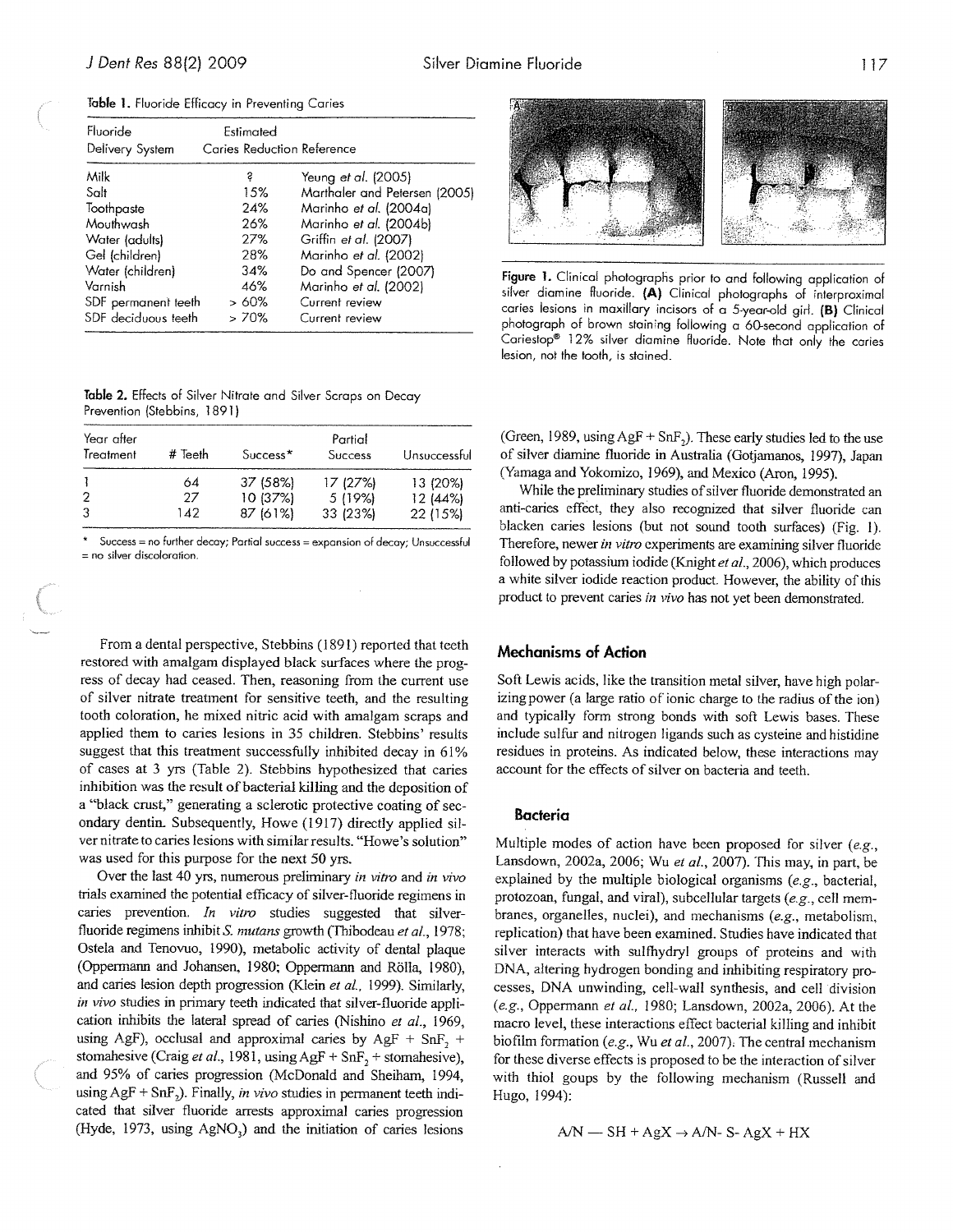|  |  |  | Table 3. Relationship of Silver to Effector Genes and Enzymes |  |  |  |  |  |  |  |  |
|--|--|--|---------------------------------------------------------------|--|--|--|--|--|--|--|--|
|--|--|--|---------------------------------------------------------------|--|--|--|--|--|--|--|--|

| Target Effect*               | Interaction       | Description                           | Reference                      |
|------------------------------|-------------------|---------------------------------------|--------------------------------|
| - Arabinase                  | Inhibition        | Arabinase is inhibited by Ag          | Takahashi <i>et al.</i> (1985) |
| — Azu                        | Bindina           | Cu replaced by Ag in azurin           | Tordi et al. (1990)            |
| $-$   $\beta$ -galactosidase | Inhibition        | Beta-galactosidase is inhibited by Ag | Wutor et al. (2007)            |
| $-$   Chitosanase            | Inhibition        | Chitosanase is inhibited by Ag        | Park et al. (1999)             |
| $\rightarrow$ CopA           | Induction         | CopA induced by Ag                    | Stoyanov et al. (2001)         |
| $\rightarrow$ CopA, CopB     | Induction         | CopA and CopB induced by Ag           | Odermatt et al. (1994)         |
| $-CopB$                      | Transport         | CopB extrudes Ag from cells           | Rensing et al. (2000)          |
| — Crd1p                      | Resistant         | Cu pump effects Ag resistance         | Riggle and Kumamoto (2000)     |
| -I GNPTA                     | Inhibition        | GPT is inhibited by Ag                | Goil (1978)                    |
| -1 GOT and GPT               | Inhibition        | GOT and GPT are inhibited by Aa       | Goil (1978)                    |
| –   Keto-reductase           | <b>Inhibition</b> | Ketoreductase is inhibited by Ag      | Costello et al. (2000)         |
| -   Mono-oxygenase           | Inhibition        | Monooxygenase is inhibited by Ag      | Green et al. (1985)            |
| $\rightarrow$ PacS           | Induction         | PacS is induced by Ag                 | Rensing et al. (1999)          |
| Hq <⊢                        | Collapse          | Trans-membrane pH collapse by Ag      | Dibrov et al. (2002)           |
| +> YlcBCD-YbdE               | Induction         | YlcBCD-YbdE effects Ag resistance     | Franke et al. (2001)           |

 $\mathbf{k}$ indicates interaction;  $-1$  indicates inhibition;  $\rightarrow$  indicates induction.

where A/N represents amino (A) or nucleic (N) acids (respectively), SH represents a thiol group, Ag represents silver, and X represents an anion (in the current example, diamine fluoride). This interaction indicates how silver diamine fluoride, when applied to caries lesions, might interact with bacteria and medi ate caries arrest through bacterial killing and inhibit caries prog ress through the inhibition of biofilm formation.

To identify the potential molecular interactions, we searched the Ariadne Genomics ResNet bacterial cartridge for silverbacterial relationships and used Ariadne Genomics Pathway Studio to map these relationships (http://www.ariadnegenomics. com/). The results identified a specific set of silver targets that affect the inhibition or induction of genes and transporter sys tems (Table 3).

#### Teeth

In examining the modes of action of sodium fluoride and silver nitrate on teeth, investigators found that the <sup>2</sup> compounds have complex mechanisms (Yamaga and Yokomizo, 1969; Yamaga et al., 1972) (Table 4). The most commonly recognized interaction is sodium fluoride with calcium phosphate to form fluorapatite and sodium hydroxide (and <sup>a</sup> basic environment) (reaction I). The less commonly recognized interaction is the combination of tooth cal cium to form calcium fluoride and <sup>a</sup> basic environment (reaction 2). The initial reaction of silver nitrate is the formation of calcium nitrate, silver <sup>p</sup>hosphate, and silver oxide (reaction 3).

Table 4. NaF and  $Ag(NO<sub>3</sub>)$  Reactions

| Reaction Reactants                                                                                                                                                     | Products                                                                                                                                                                                                   |
|------------------------------------------------------------------------------------------------------------------------------------------------------------------------|------------------------------------------------------------------------------------------------------------------------------------------------------------------------------------------------------------|
| $Ca_{10}$ $(PO_{4})$ <sub>6</sub> $(OH)$ <sub>2</sub> + NaF<br>$Ca_{10}(PO_4)_{6}(OH)_2 + NaF$<br>$Ca_{10}(PO_4)_6(OH)_2 + Ag(NO_3) \rightarrow Ca(NO_3)_2 + Ag_3PO_4$ | $\rightarrow$ Ca <sub>10</sub> (PO <sub>4</sub> ) <sub>6</sub> F <sub>2</sub> + NaOH<br>$\rightarrow$ CaF <sub>2</sub> + Na <sub>3</sub> O <sub>4</sub> + NaOH<br>$+$ Ag <sub>2</sub> O + H <sub>2</sub> O |

Knowledge of these reactions led to the development of sil ver diamine fluoride. In this context, fluoride and silver interact

synergistically to form fluorapatite (Table 5). The first step is the formation of calcium fiouride and silver <sup>p</sup>hosphate in <sup>a</sup> basic environment (reaction 4). The second reaction is the subsequent dissociation of calcium and fluoride (reaction 5). The last step is the formation of fluorapatite (reaction 6). The net result of these interactions is depicted in Fig. 2.

Table 5. Ag( $NH<sub>3</sub>$ )<sub>2</sub> F Reactions

|   | Reaction Reactants                                                              | Products                                                                            |
|---|---------------------------------------------------------------------------------|-------------------------------------------------------------------------------------|
| 4 | $Co_{10}(PO_4)_{6}(OH)_2 + Ag(NH_3)_{2}F \rightarrow CoF_2 + Ag_3PO_4 + NH_4OH$ |                                                                                     |
| 5 | $C$ a $F_{2}$                                                                   | $\rightarrow$ Ca <sup>++</sup> + 2F                                                 |
| 6 | $Ca_{10}$ (PO <sub>4</sub> ) <sub>6</sub> (OH) <sub>2</sub> + 2F                | $\rightarrow$ Ca <sub>10</sub> (PO <sub>4</sub> ) <sub>6</sub> F <sub>2</sub> + 2OH |

In vitro studies have indicated that SDF penetrates enamel to <sup>a</sup> depth of <sup>25</sup> microns, and approximately 2-3 times more fluo ride is retained than that delivered by NaF-PO<sub>4</sub>, NaF, or SnF<sub>2</sub> (Suzuki et al., 1974). This suggests that the effect of SDF will be greater than that of NaF or  $SnF_2$ .

#### **Current Medical Uses of Silver**

Applications for silver in health care are now highly evolved. Silver-containing topical ointments have been approved by the US Food and Drug Administration and marketed <sup>g</sup>lobally to pre vent bacterial infections in burn victims (e.g., silver sulfadiazide, Silvazine® and Flamazine®, Smith & Nephew, London, UK). <sup>A</sup> range of wound dressings with slow-release Ag compounds has been introduced, including, e.g., Acticoat® (Smith & Nephew), Actisorb Silver® (Johnson & Johnson, Piscataway, NJ,USA), Silverlon® (Argentum Medical, Willowbrook, IL, USA), and oth ers. Silver-containing catheters for urinary infection prevention are available (e.g., DOVER® Covidien, Norfolk, NE, USA), and hospitals use colloidal silver to purify the water supply and reduce the spread of infectious diseases (e.g., Modol et al., 2007). As well, silver fabrics are used for surgical gowns and draperies to prevent microbial transmission (e.g., X-Static®, Noble BioMaterials, Scranton, PA, USA). Newer dental applications for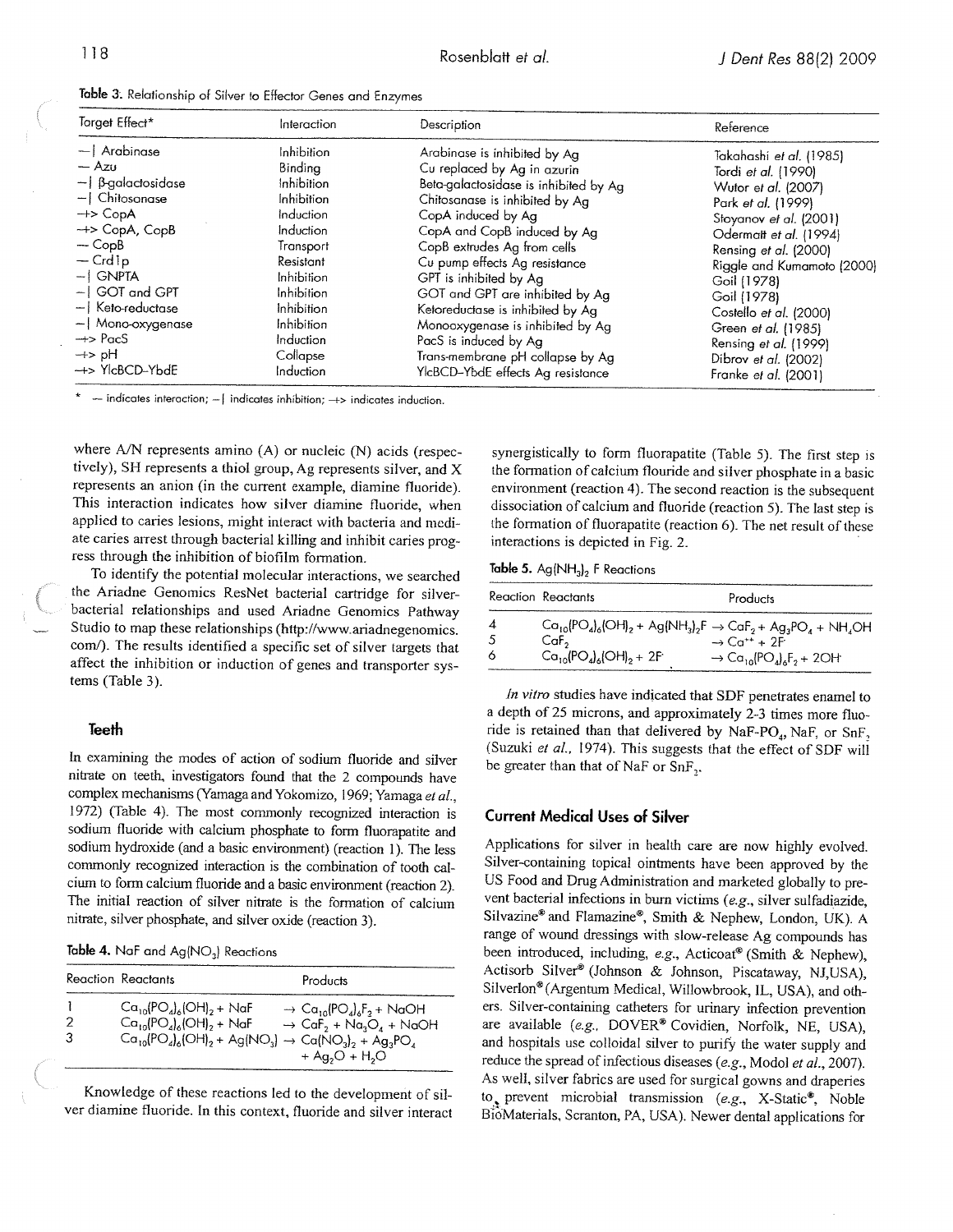



Figure 2. Diagrams representing effects of fluoride, silver nitrate, and silver diamine fluoride on teeth and bacteria. (A) In sound teeth, fluoride reacts with hydroxyapatite to form fluorapatite. Fluorapatite is less acid-soluble than hydroxyapatite, inhibiting the decay process. (B) In bacteria, silver reacts with thiol groups of amino and nucleic acids. Silver amino and nucleic acids are unable to carry out metolic and reproductive functions, leading to bacterial killing. (C) In teeth with decay, silver diamine fluoride reacts with hydroxyapatite to form fluorapatite, and the by-product silver phosphate. Silver phosphate subsequently reacts with bacterial amino and nucleic acid thiol groups to form silver amino and nucleic acids.

silver—beyond amalgam—are also extant for caries prevention or are being tested for composite filling materials (e.g., Kawashita et al., 2000) and the reduction of periodontal pathogens (e.g., Spacciapoli et al., 2001).

#### Caries Treatment with SDF

For over 100 years, dentists surgically and successfully treated caries and periodontal disease with three metals: silver, gold, and stainless steel. But based on research over the last 30 years, we know that caries and periodontal disease are infections (e.g., Gibbons and van Houte, 1975). For caries, the mechanism of pathogenic bacterial action is tooth decalcification. Perhaps, con sequently, the current primary preventive agent for inhibiting caries is fluoride, which decreases acid solubility. Conversely Gibbons and van Houte, 1975). For caries, the mechanism of pathogenic bacterial action is tooth decalcification. Perhaps, consequently, the current primary preventive agent for inhibiting caries is fluoride, which decrease relatively little attention has been paid to controlling the infection.

SDF for infection control, preventing caries, and its clinical avail ability in Brazil, Argentina, and Japan (Table 6), this systematic review was undertaken. We addressed the following question: Will silver diamine fluoride, when compared with a control, arrest or prevent caries? Initial reports suggested that SDF may be effective in controlling caries in vitro (e.g., Yamaga et al., 1972; Gotiamanos and Orton, 1998; Klein et al., 1999) and in vivo (McDonald and Sheiham, 1994). Further, clinical trials have sug gested SDF's efficacy in preventing caries in both the primary and permanent dentition (e.g., Nishino et al., 1969; Almeida, 1994; Lo et al., 2001; Chu et al., 2002; Llodra et al., 2005; Wong et al., 2005). If SDF use proves to be safe, effective, patient-centered, timely, efficient, and equitable (Institute of Medicine, 2001), and widely implemented, SDF could become a key element for com prehensive and effective preventive programs that meet the WHO Millennium Goals. SDF could potentially increase access to care, improve oral health, and ultimately reduce the need for emer gency care and treatment.

Table 6. Commercially Available and Approved Silver Diamine Fluoride Solutions

| <b>Product Name</b>      | Manufacturer/Supplier                   | <b>SDF</b><br>Conc. | Registration # | Country   |
|--------------------------|-----------------------------------------|---------------------|----------------|-----------|
| Cariostatic <sup>®</sup> | Inodon Labratorio                       | 10%                 | 80151700032    | Brazil    |
| Cariestop <sup>®</sup>   | Biodinâmica Quimica e Farmaceutica Itda | 12%                 | 10298550010    | Brazil    |
| Cariestop®               | Biodinâmica Quimica e Farmaceutica Ltda | 38%                 | 10298550048    | Brazil    |
| Bioride®                 | Dentsply Industria e Comercio Ltda      | 30%                 | 10186370153    | Brazil    |
| Saforide <sup>®</sup>    | J.Morita; Toyo Seiyaku Kasei Ltd.       | 38%                 |                | Japan     |
| FluoroplatV              | Laboratorios Naf                        | 38%                 | M.S.yA.S. 5010 | Argentina |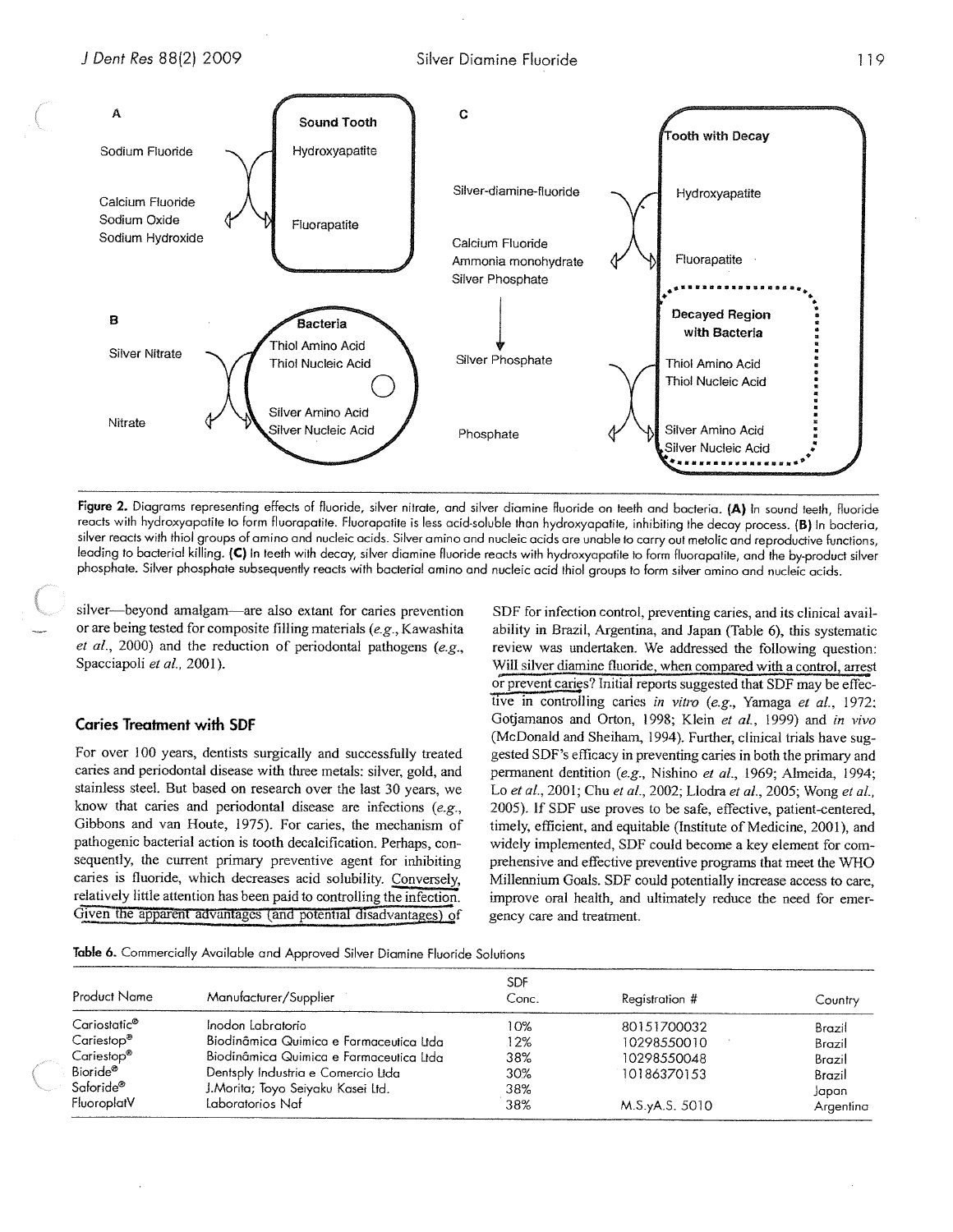| Evaluation       |                                     | Results         |
|------------------|-------------------------------------|-----------------|
| Database         | <b>MEDUNE</b><br><b>LILACS</b>      | 66<br>29        |
|                  | <b>EMBASE</b><br>Cochrane           | 13<br>7         |
|                  | BBO<br>Potential Unique             | 35<br>149       |
| Title & Abstract | Actual Unique<br>Exclude<br>Include | 110<br>98<br>12 |
| Hand Search      | <b>Identify</b><br>Exclude          | 3<br>3          |
| Evaluation       | Exclude<br>Include                  | 10<br>2         |

Table 7. Search and Evaluation Results

# SYSTEMATIC REVIEW

#### Search Strategy

A search strategy was developed for articles indexed in MEDLINE, LILACS, EMI3ASE, the Cochrane Library, and the Brazilian Dental Library databases that were written in English, Spanish, or Portuguese between the years 1966 and December 31, 2006. The following inclusion criteria were used to identify potentially relevant reports: addressed use of silver diamine fluoride and caries; study carried out in humans; clinical trial of a randomized controlled, cohort, or casecontrol type; patient is the unit of observation; and includes variance assessment. Exclusion criteria were: early reports of longer studies; in vitro or animal studies; narrative reviews or editorials; and articles published in languages other than English, Spanish, or Portuguese. The search concept for MEDLINE was:

("Silver Nitrate"[MeSH] OR "Silver Proteins"[MeSH] OR "silver diamine"[Substance Name]

OR "silver diamine fluoride"[Substance Name] OR "silver fluoride"[Substance Name]) AND

("Dental Caries"[MeSH] OR "Tooth Demineralization"[MeSH])

### Critical Appraisal

Two investigators independently read all the titles and abstracts from the multiple search results to identify articles for potential inclusion. The same two investigators obtained and reviewed complete articles that appeared to meet inclusion criteria. These investigators appraised the complete articles for inclusion, reviewed reference lists for additional articles, critically appraised the articles for quality (Jadad, 1998), and created evidence tables. A third investigator resolved disagreements.

# Quantitative Assessments

Prevented fraction (PF; also termed 'relative risk reduction') (Kleinbaum et al., 1982) and number needed to treat (NNT) (Laupacis et al., 1988; Guyatt et al., 1998) were calculated from

|  |  | Table 8. Excluded Articles |  |
|--|--|----------------------------|--|
|--|--|----------------------------|--|

|    | Reference                   | Reason for Exclusion                              |
|----|-----------------------------|---------------------------------------------------|
|    | Almeida et al. (1994)       | No control group                                  |
|    | Gotiamanos (1996)           | SDF used beneath filling<br>material              |
| 3  | Gotjamanos and Orton (1998) | In vitro study                                    |
| 4  | Klein et al. (1999)         | In vitro study                                    |
| 5  | lo et al. (2001)            | Early report of Chu et al. (2002)                 |
| 6  | McDonald and Sheiham, 1994  | SDF not used alone                                |
| 7  | Nishino et al. (1974)       | In vitro study                                    |
| 8  | Nishino et al. (1969)       | Cohort trial with tooth as unit of<br>observation |
| 9  | Yamaga et al. (1972)        | Commentary                                        |
| 10 | Wong et al. (2005)          | Bayesian analysis of Chu et al.<br>120021         |

the original data according to the following formulas for popula tions (van Rijkom et al., 1998):

Prevented Fraction: PF = (lc—le) / Ic

where  $Ic =$  control group increment,  $Ie =$  experimental group increment, and Increment  $=$  (starting active carious surfaces per person - ending active carious surfaces per person), or (ending new carious surfaces per person):

Number Needed to Treat:  $NNT = 1 / (Ic * PF)$ 

The 95% Confidence Interval:

 $CI = 1.96 \sqrt{[(1 - 1)(1 + 1)(1 + 1)}$  control patients) + Ic \* ((l-le)/# experimental patients)]

#### Findings and Data Distillation

The MEDLINE, LILACS, EMBASE, Cochrane Library, and the Brazilian Dental Library (8130) database searches identified, respectively, 66, 29, 13, 7, and 35 reports that appeared to relate to silver diamine fluoride and caries (Table 7). Examination of the references identified 110 unique reports. Inspection of the titles and abstracts by two investigators (AR and TS) excluded 98 reports (Appendix), leaving <sup>12</sup> reports that appeared to be relevant. These reports were obtained and their reference lists examined for additional relevant articles, which identified <sup>3</sup> additional potential reports. None of these <sup>3</sup> reports met inclu sion criteria. Twelve articles were reviewed for inclusion, 10 were excluded (Table 8), and 2 met all inclusion criteria (Tables 9, 10). Both reports were critically appraised for internal valid ity, and subsequently used for data extraction.

Both included studies examined the clinical effect of silver diamine fluoride on caries arrest and prevention, and compared the results with a control of either fluoride varnish (Chu et al., 2002) or water (Chu et al., 2002; Llodra et al., 2005) (Table 9). Llodra et al. (2005) used a blinded randomization and blinded examination protocol, while Chu et al. (2002) used a cohort design. Based on the absence of either reported randomization or blinding, Llodra et al. (2005), and Chu et al. (2002) scored 4 and 2 (out of 5), respectively, on the Jadad scale (Jadad, 1998).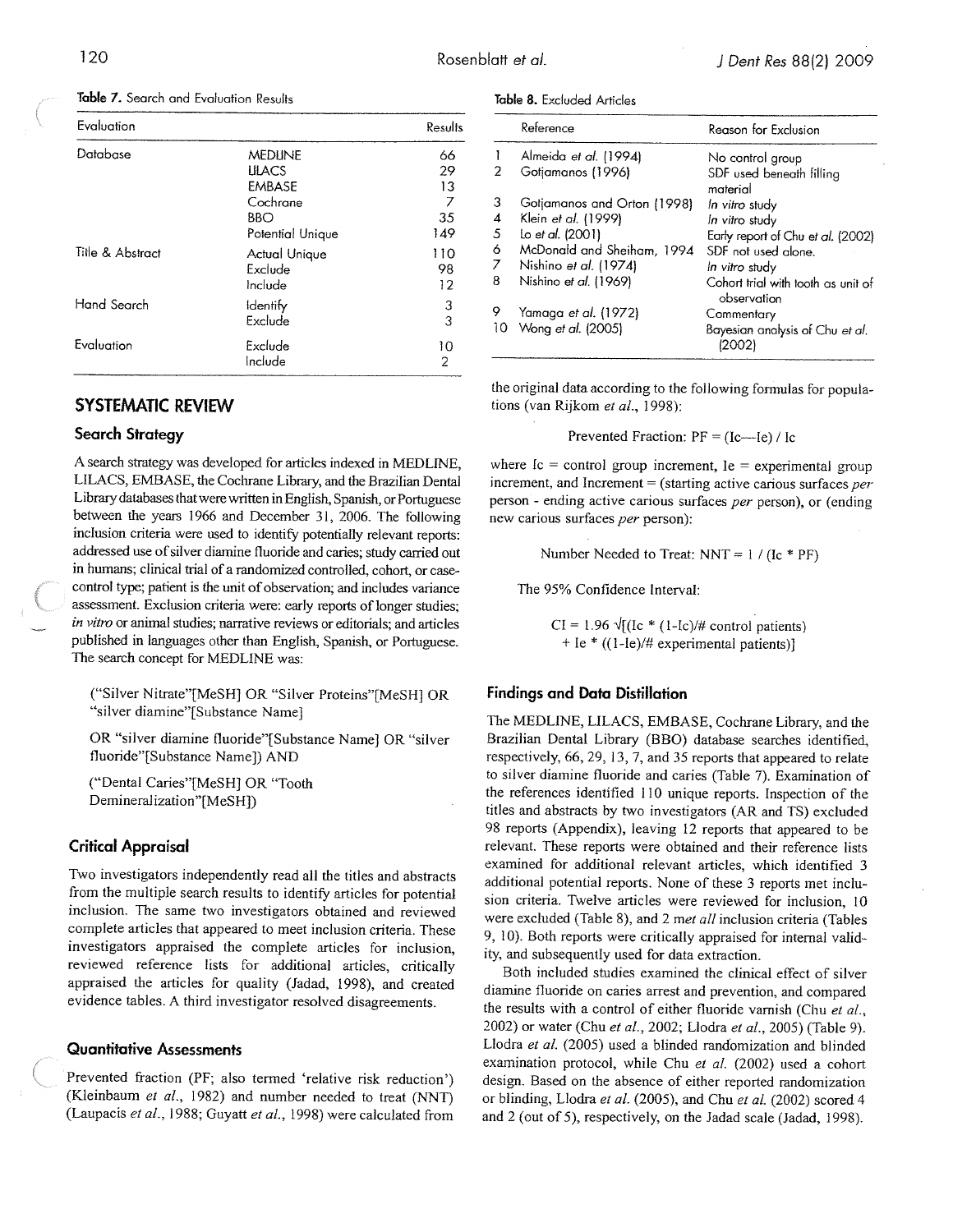Table 9. Included Articles

| Reference Study Design       |                                                                     |                                  |                                                              |                                                          |  |  |  |  |
|------------------------------|---------------------------------------------------------------------|----------------------------------|--------------------------------------------------------------|----------------------------------------------------------|--|--|--|--|
|                              | Problem                                                             | Experimental Comparison          |                                                              | Outcome                                                  |  |  |  |  |
| Chu et al. Carious<br>(2002) | primary<br>maxillary<br>anterior<br>teeth                           | SDF (38%)<br>44.8 ppm F<br>1x/yr | $(1) FV^* (5%)$<br>22.6 ppm F<br>4x/yr<br>(2) Water<br>4x/yr | $(1)$ Caries<br>arrest<br>(2) New caries<br>at $2.5$ yrs |  |  |  |  |
| Llodra<br>et al.<br>(2005)   | Carious<br>primary<br>teeth<br>Carious<br>permanent<br>first molars | SDF (38%)<br>2x/yr               | Water<br>4x/yr                                               | (1) Caries<br>arrest<br>(2) New caries<br>at 3 yrs       |  |  |  |  |

 $FV =$  fluoride varnish.

These studies examined the effect of SDF following appli cation to primary teeth (Chu et al., 2002) or both primary and permanent teeth (Llodra et al., 2005). The frequency of SDF application was either biannual (Llodra et al., 2005) or annual (Chu et al., 2002), and trial duration ranged from 2.5 yrs (Chu et al., 2002) to 3 yrs (Llodra et al., 2005). The SDF concentration For both studies was 38%. The results from both studies indicated that SDF was effective in arresting and preventing caries (Table 7).

Chu et al. (2002) selected children with carious maxillary anterior teeth, and with or without carious excavation, and com pared  $lx$  per yr SDF application with  $4x$  per yr fluoride varnish or 4x per yr water application. The results (Table 8) indicate that SDF was substantially more effective than fluoride varnish or water in both arresting and preventing caries. For example, the lowest SDF-prevented fractions were 96.1% and 70.3% for caries arrest and prevention, respectively. In contrast, for fluoride varnish, the highest prevented fractions were 21.3% and 55.7% for caries arrest and prevention, respectively. (The original report did not provide data for a determination of confidence intervals. The original article did, however, analyze and demonstrate sig nificant differences between SDF and fluoride varnish.) The NNT also demonstrated the substantial benefit of SDF when compared with fluoride varnish. The highest SDF NNTs were 0.8  $(95\% \text{ CI} = 0.5 \text{-} 1.0)$  and 0.9 (95% CI = 0.4-1.1) for caries arrest and prevention, respectively. In contrast, the lowest fluoride varnish NNTs were 3.7 (95% CI = 3.4-3.9) and 1.1 (95% CI = 0.7-1 .4) for caries arrest and prevention, respectively.

Llodra et al. (2005) selected children with carious primary teeth and/or carious permanent molars, and compared  $2x$  per yr SDF application with 2x per yr examination. The results (Table 8) indicate that for both primary teeth and permanent molars, SDF was beneficial. In primary teeth, the prevented fractions for SDF were 55.6% and 78.6% for caries arrest and prevention, respectively. In permanent teeth, the prevented fractions for SDF were 100% and 63.6% for caries arrest and prevention, respectively. (The original report did not provide data for a determination of confidence intervals. The original article did, however, analyze and demonstrate significant differences between SDF and examination.) The NNT also indicated <sup>a</sup>

 $\cal{I}$ 

substantial benefit of SDF. In primary teeth, the NNTs for caries arrest and prevention were 1.0 (95% CI = 0.4-1.3) and 0.9 (95%)  $CI = 0.4 - 1.3$ , respectively. In permanent teeth, the NNTs for caries arrest and prevention were 10 (95% CI = 8.4-11.2) and 1.4 (95% CI =  $0.3$ —1.9), respectively.

Regarding adverse events, both trials indicated that there was no significant difference between the control and experimental groups in pulpal incident (both  $\leq$  1%). Staining was similar in both control and experimental groups, and troubled 7% of par ticipants (Chu et al., 2002). Finally, SDF did cause 24-hour tissue sensitivity in three of the 153 participants (Chu et al., 2002).

# **DISCUSSION**

Analysis of the data from this narrative and systematic review suggests that the application of SDF, applied 1x or  $2x$  per yr, can significantly arrest active caries, significantly reduce the inci dence of new caries, and not substantially increase the risk of adverse events. The two controlled trials reported differences in pre- and post-measures of analysis. This review extrapolated from the original data to report the prevented fraction (also termed relative risk reduction) and number needed to treat (NNT), generating complementary assessments that can be applied to individuals, and could ultimately be applied to economic analysis.

#### Quantitative Assessments

Prevented fraction in this context indicates the caries arrest or prevention in the experimental group relative to the control group (higher is better). Overall, SDF's prevented fractions for caries arrest and prevention in both primary and permanent teeth consistently exceed the 46% found for fluoride varnish (e.g., Marinho et al., 2002). From Chu et al. (2002), SDF's prevented fractions for caries arrest and prevention in primary teeth were  $> 96\%$  and  $> 70\%$ , respectively. From Llodra et al. (2005), SDF's prevented fractions for caries arrest and prevention in primary teeth were > 55% and > 75%, respectively. Llodra *et al.* (2005) found similar results for permanent teeth, with SDF's prevented fractions for caries arrest and prevention equal to 100% and 64%, respectively. Thus, while both studies used dif ferent designs and different application intervals, both demon strated a substantial beneficial effect.

The NNT indicates the number of children who would need to be treated to prevent the development of <sup>1</sup> additional decayed surface (lower is better). For a given PF, it is dependent on the population incidence and study duration. NNT therefore pro vides a measure of the efficiency of the treatment in a given population. The NNT can also be used to extrapolate effects to individuals. Similar to prevented fraction, the NNTs for SDF were substantially lower than the 1.4 found for fluoride varnish (Marinho et al., 2002). From Chu et al. (2002), the highest NNTs for SDF caries arrest and prevention in primary teeth were both  $\leq 1$ . From Llodra *et al.* (2005), the NNTs for SDF caries arrest and prevention in primary teeth were both  $\leq 1$ . In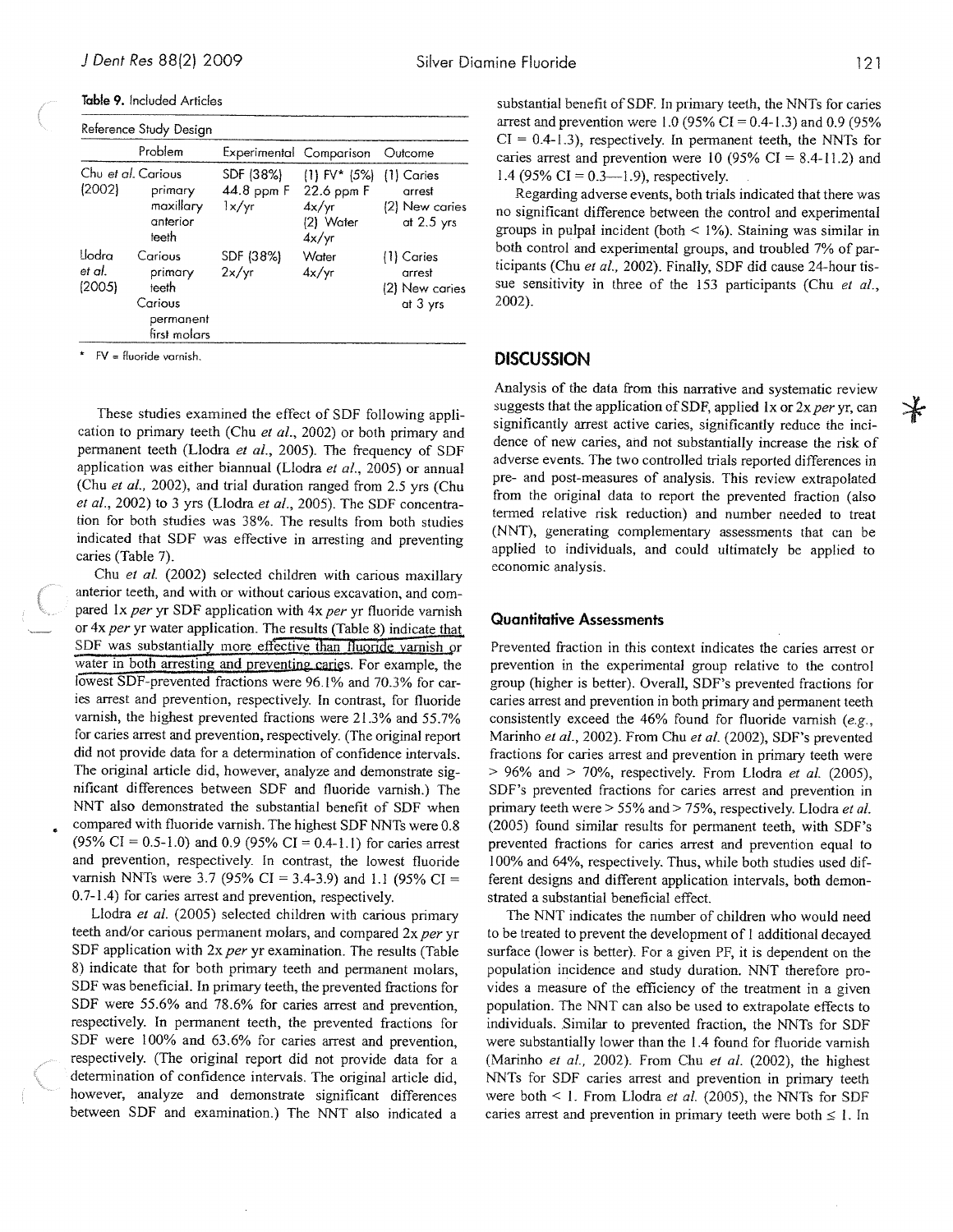|                         | Reference Trial Type                    | N  | Experimental +<br>Comparison                                        | Trial Length Outcome*                           |         |                    |        |            |                   | Outcome                             |    |                   |
|-------------------------|-----------------------------------------|----|---------------------------------------------------------------------|-------------------------------------------------|---------|--------------------|--------|------------|-------------------|-------------------------------------|----|-------------------|
| (2002)                  | Chu et al. Prospective<br>controlled    |    | Carious maxillary<br>anterior primary teeth                         | 30 months Active caries<br>Surf./Subj.<br>Start | End Inc |                    | PF     |            | <b>NNT 95% CI</b> | New<br>caries<br>Surf./Subj.<br>End | PF | <b>NNT 95% CI</b> |
|                         |                                         | 76 | Excavation $+38\%$<br><b>SDF</b><br>1x/yr                           | 4.13                                            |         | 1.64 2.49 96.1 0.8 |        |            | $0.5 - 1.0$       | 0.26                                |    | 83.5 0.8 0.2-1.0  |
|                         |                                         | 77 | 38% SDF<br>1x/yr                                                    | 4.26                                            |         | 1.44 2.82 122 0.6  |        |            | $0.3 - 0.8$ 0.47  |                                     |    | 70.3 0.9 0.4-1.1  |
|                         |                                         | 76 | Excavation +<br>5% FV<br>4x/yr                                      | 3.92                                            |         | 2.47 1.45 14.2 5.6 |        |            | 5.3-5.8 0.89      |                                     |    | 43.7 1.5 1.1-1.7  |
|                         |                                         | 73 | 5% FV<br>4x/yr                                                      | 3.82                                            |         | 2.28 1.54 21.3 3.7 |        |            | $3.4 - 3.9$ 0.70  |                                     |    | 55.7 1.1 0.7-1.4  |
|                         |                                         | 73 | Water<br>4x/year                                                    | 3.75                                            |         | 2.48 1.27          |        |            |                   | 1.58                                |    |                   |
| Llodra et<br>al. (2005) | Prospective<br>controlled<br>randomized |    | Decayed primary<br>teeth and occlusal<br>of permanent 1st<br>molars | 36 months Active caries<br>Surf./Subi.          |         | lnc                | PF     | <b>NNT</b> |                   | New<br>caries<br>Surf./<br>Subj.    | PF | <b>NNT 95% CI</b> |
|                         |                                         |    | Primary:                                                            | Start                                           | End     |                    |        |            |                   | End                                 |    |                   |
|                         |                                         |    | 225 38% SDF<br>2x/year                                              | 3.0                                             | 0.2     | 2.8                | 55.6 1 |            | $0.4 - 1.3$       | 0.3                                 |    | 78.6 0.9 0.4-1.3  |
|                         |                                         |    | 227 Examination<br>2x/year                                          | 2.9                                             | 1.1     | 1.8                |        |            |                   | 1.4                                 |    |                   |
|                         |                                         |    | Permanent:                                                          | Start                                           | End     |                    |        |            |                   | End                                 |    |                   |
|                         |                                         |    | 225 38% SDF<br>2x/year                                              | 0.3                                             | 0.1     | 0.2                | 100    | 10         | 8.4-11.20.4       |                                     |    | 63.6 1.4 0.3-1.9  |
|                         |                                         |    | 227 Examination<br>2x/year                                          | 0.3                                             | 0.2     | 0.1                |        |            |                   | 1.1                                 |    |                   |

Table 10. Evidence Table

 $Inc = increment$ ,  $PF = prevented fraction$ ,  $NNT = number needed$  to treat.

other words, from the work of both Chu et al. (2002) and Llodra et al. (2005), every person with caries in primary teeth would benefit from SDF application. In contrast, for fluoride varnish, two people would need to be treated for one to benefit.

For permanent teeth, however, analysis of the data from Llodra et al. (2005) indicated that the NNT for caries arrest was 10, while caries prevention was 1.4. Thus, in permanent teeth, <sup>10</sup> people with caries would need to be treated with SDF for one to benefit in arrested caries. Similarly, two people with caries would need to be treated with SDF for one to benefit in caries prevention.

### Application to Individuals

While the foregoing was based on clinical trials, the NNT can be useful for extrapolating from clinical trials to make predictions for individuals and ultimately communities. For example, for indi viduals, NNT is calculated in two ways (Sackett et al., 2000):

$$
NNT_{individual} = NNT_{population} / f, \qquad (1)
$$

where f is the clinician's estimate of the individual's risk, com pared with the experimental group: and

$$
NNTindividual = 1/(PEER * PF),
$$
 (2)

where PEER is the clinician's estimate of the individual's expected event rate without treatment.

In Eq. 1, for example, if the clinician estimated that an individual's risk of new caries in primary teeth was 0.5x that of Chu et al. (2002) [e.g.,  $\sim$  0.75 new carious surfaces/person over 2.5 yrs  $vs.$  1.58 new carious surfaces/person in Chu et al. (2002)], the NNT<sub>individual</sub> for this person would be:  $1/0.5 = 2$ . In other words, two people would need to be treated with SDF for one person to benefit. A similar analysis can be used to compare SDF with fluo ride varnish (NNT = 1.4;  $f = DMFS = 1.6/yr$ ; Marinho et al., 2002). In this example, if f for new caries was 0.5x that of Marinho et al. (e.g.,  $f = 0.8$ ), NNT<sub>individual</sub> for this individual would be:  $1.4/0.8 = 1.75$ . In other words, 1.75 patients would need to be treated with SDF for one person to benefit. (Note: NNT is nor mally rounded up, so the actual assessment would be that two people would be treated for one to benefit.)

In Eq. 2, if the clinician estimated that a person's expected event rate for new caries is 0.5 new carious surfaces in 2.5 yrs, the NNT would be:  $1/(0.5 * 70.3\%) = 2.8$  for primary teeth. In other words, 2.8 persons would need to be treated with SDF for one to benefit.

The foregoing suggests that SDF may offer substantial car ies-preventive benefits over fluoride varnish. However, there are numerous caveats: safety, adverse events, study design, and effect in permanent teeth.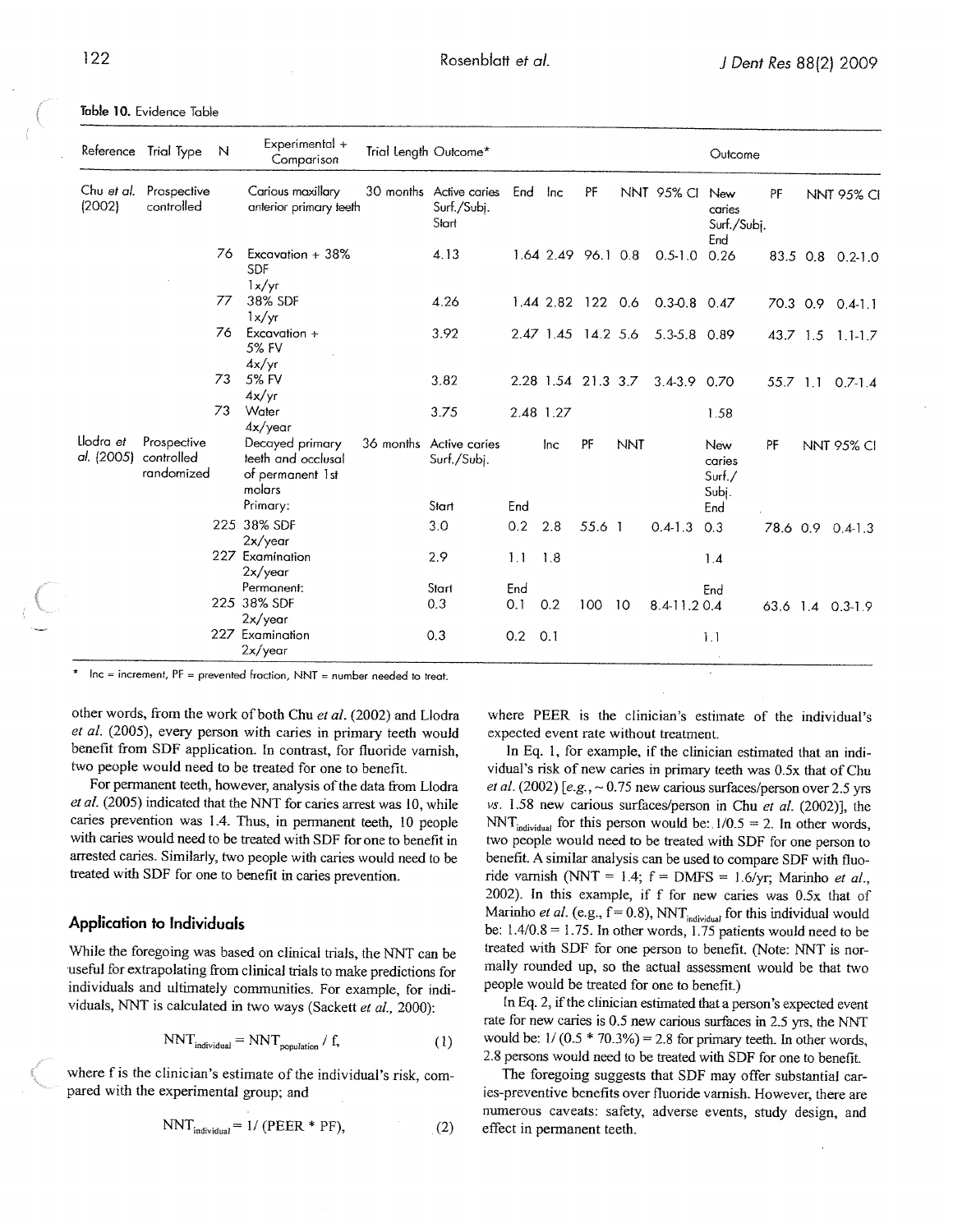#### **Safety**

Safety is a critical issue in the clinical application of SDF. The long-standing use of silver is both an asset and a concern. The historical efficacy data are plentiful and compelling (e.g., Lansdown, 2002a, 2006), and toxicity and adverse events are rare (e.g., Lansdown, 2002b, 2006; Lansdown and Williams, 2004). However, many long-standing agents were "grandfathered" by government agencies (e.g., in the US, by the Food and Drug Administration), allowing for their continued use with minimal safety testing as compared with new agents. Thus, while many potential adverse effects could occur, we could not identify published trials addressing this, other than the adverse events identified in this review. There are two major perspec tives here: a person's and a practice's.

#### Practice Perspective

There are several hypothesized adverse effects of SDF: pulpal irritation, caries staining, tissue irritation, and fluorosis. Three of these adverse events were examined in the reported studies: generation of non-vital teeth, staining of caries lesions, and tis sue irritation. The hypothetical risks attributed to SDF and its possible toxicity to the pulp were not supported. On the contrary, there was a similar incidence of pulpal lesions in both the control and experimental groups, and in both the primary and permanent teeth. Reports of staining were also similar, and it did trouble 7% of participants. Reversible lesions in oral mucosa through inad vertent contact with SDF solution occurred in three reported individuals, with the appearance of a small, mildly painful white lesion in the mucosa, which disappeared within 48 hrs without treatment. The possibility of acute toxicity or the induction of fluorosis through the use of SDF has been debated  $(e.g.,)$ Gotjamanos, 1997; Neesham, 1997). The nexus of this concern emanated from Iluorosis in rats, where SDF was used at severalfold the concentration used in the studies reported here. However, without data, one cannot exclude (or support) this possibility.

From a practical standpoint, one can consider personal and general safety. Silver nitrate, when spilled on the skin, clothes, or countertops, causes dark staining—a well-recognized phe nomenon for anyone working with radiographs. This staining on the skin is relatively short-term (wks), while the staining of clothing and counters is long-lasting. Thus, caution in the use of silver nitrate in a busy clinical setting is required. From <sup>a</sup> gen eral safety perspective, the European Union classifies silver nitrate as both corrosive (C) and dangerous for the environment (N). The US National Fire Protection Association classifies sil ver nitrate as: 'An oxidizer (Ox); Can cause temporary inca pacitation or possible residual injury (Blue 2); Will not bum (Red 0); At elevated temperatures and pressures may form explosive mixtures with water (Yellow 2)'.

#### Individual's Perspective

From the individual's safety standpoint, there are <sup>3</sup> components of SDF: silver, amine, and fluoride. Silver alone has been used

for millennia as an antimicrobial agent, and has found a multi tude of clinical and industrial disinfectant applications (e.g., Silvestry-Rodriguez et al., 2007), including water purification and the control of dental unit waterline bioflims (e.g., O'Donnell et al., 2007). The more complex silver nitrate has been used for over 100 years for medical applications. Among the more com mon uses are eye drops for newborns to prevent infections, and cauterizing of oral aphthous ulcers. Finally, fluoride, identified some 50 years ago as an anti-caries agent, is used routinely in a multitude of applications for caries prevention, in <sup>a</sup> variety of delivery systems, including varnish, gel, salt, toothpaste, water, rinse, and milk (e.g., Marinho et al., 2004a,b).

For dose-related safety specifically associated with caries pre vention, the delivered dose of SDF is approximately a drop for each quadrant, delivered with a brush, and rinsed off afterward. Thus, from both the historical and quantitative perspectives, while it is possible that SDF can generate adverse events, the likelihood seems low. That said, demonstrating safety still needs attention. A caution ary tale in this regard is the finding of fluorosis in  $\sim$  10% of people associated with water fluoridation (McDonagh et al., 2000).

### Study Design, Populations, and Optimization

In terms of study design, the implemented literature search identified only one cohort and one randomized controlled trial. Neither study provided a power calculation. This, therefore, is <sup>a</sup> limited dataset upon which to build a new preventive strategy. At the same time, the study sizes, study lengths, substantial dif ferences between the experimental and control groups, and similar results between the studies suggest that the results are reasonable outcome estimates for caries control by SDF. Given the risk profiles of the persons in the two included studies, sub sequent studies might consider a stratified random assignment to provide a better assessment of the potential benefits of SDF among people with different levels of risk.

Subsets in the study populations are also a consideration. Only one of the two identified and qualifying studies extended their research to permanent teeth (Llodra et al., 2005). Further, one study (Chu et al., 2002) examined only maxillary anterior, and not posterior, teeth. This limits the data upon which one might base clinical application of SDF. In contrast, caries is a bacterial infec tion leading to enamel and dentin demineralization. Thus, while the quantitative effect may vary between primary and permanent teeth, between anterior and posterior teeth, between populations, and between risk groups, the direction of effect should be similar. This assertion needs further investigation.

Finally, treatment optimization remains, in part, an open question. The two included studies applied SDF either once or twice per year, and obtained similar results. This suggests that 1 application per year may be sufficient. In contrast, an NNT for permanent teeth of <sup>10</sup> is relatively high, and permanent teeth may benefit from more frequent application.

#### **Conclusions**

In sum, while numerous questions remain to be answered, the modest dataset identified here supports the hypothesis that SDF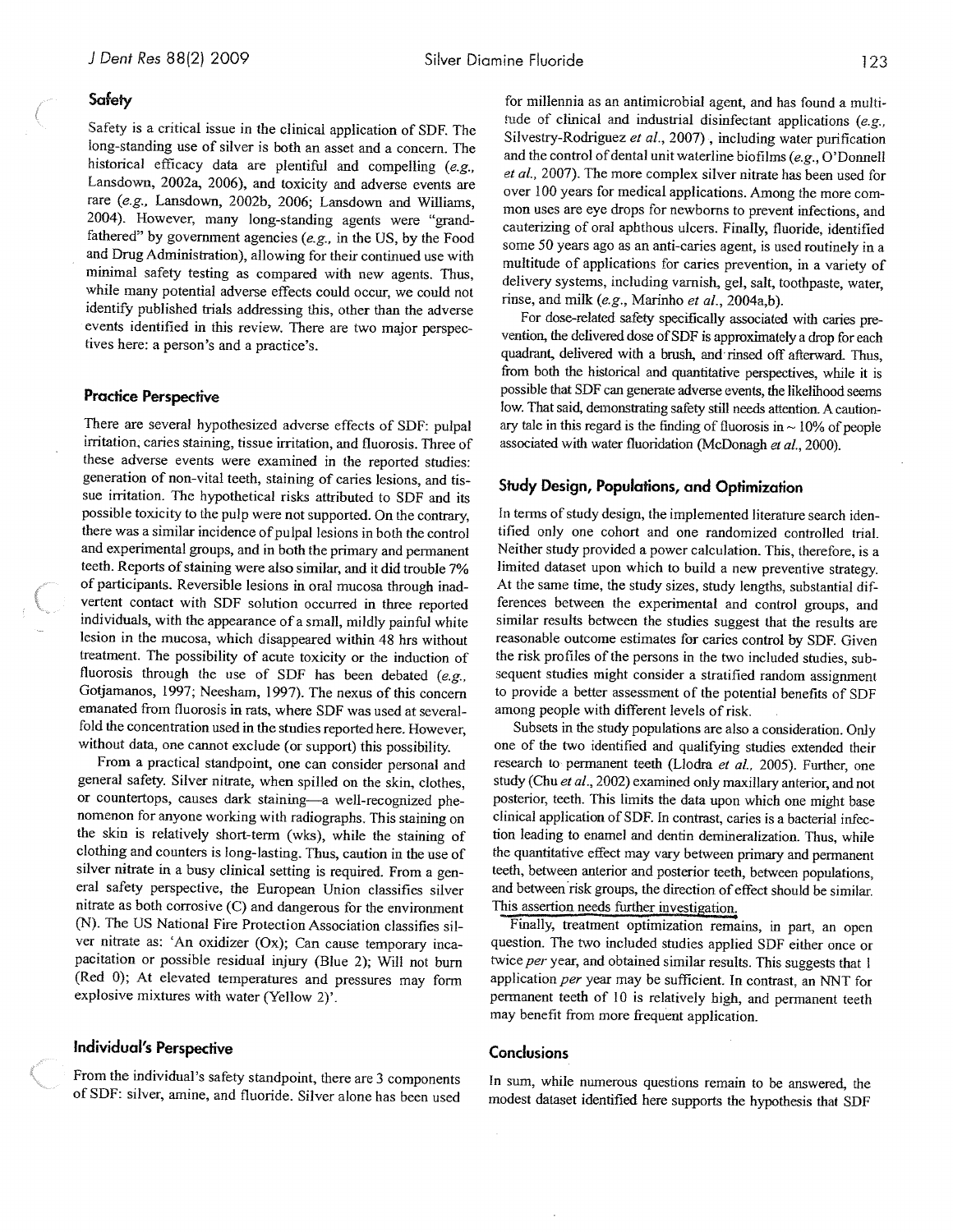can have <sup>a</sup> significant and substantial benefit in arresting and preventing caries. By implication, SDF could provide <sup>a</sup> new quantitative preventive benefit for individuals and populations. Application is simple, the solution is low-cost, and application does not require complex training of the health professionals. Thus, SDF appears to meet the criteria of both the WHO Millennium Goals, and the Institute of Medicine's criteria for 21st centmy medicine (Institute of Medicine, 2001). Clearly, however, broader study sets are required to investigate alternative proto cols, delivery systems (e.g., Kawasaki et al., 2005), and age and risk groups for occlusal, proximal, and root caries. As well, the applications of SDF for treating tooth sensitivity (e.g., Youssef, 1995), periodontal pockets (e.g., Spacciapoli, 2001), and pulpal infections (e.g., Englander et al., 1958) need to be evaluated.

# ACKNOWLEDGMENTS

We thank the Fuibright Program and The Forsyth Institute for providing support for Dr. Rosenblatt to initiate and com plete this work. We also thank Drs. Patrick McDonald and Henry Margolis for reviewing and commenting on the text and particularly the chemistry. Finally, we thank Dr. Dana Graves and the reviewers who provided counseling on the literature, the delivery, and the illustration of the information presented here.

# REFERENCES

- Alineida ICS (1994). Evaluation of the cariostatic, anticariogenic and anti microbial effect of <sup>2</sup> percentsilver diaminefluoride solution (BtORIDE) in children from <sup>5</sup> 1/2 to <sup>6</sup> years old (dissertation). Baum, SP: Univ. of São Paulo, Bauru, Brazil.
- Aron VO (1995). Porcelain veneers for primary incisors: <sup>a</sup> case report. Quintessence Int 26:455-457.
- Bedi R, Sardo-Infirri <sup>J</sup> (1999). Oral health care in disadvantaged communi ties. London: FDI World Dental Press.
- Chu CR, Lo BC, Lin HC (2002). Effectiveness of silver diamine fluoride and sodium fluoride varnish in arresting dentin caries in Chinese pre school children. J Dent Res 81:767-770.
- Costello CA, Payson RA, Menke MA, Larson JL, Brown KA, Tanner JE, et al. (2000) Purification, characterization, cDNA cloning and expression of <sup>a</sup> novel ketoreductase from Zygosaccharomyces rouxii. Eur <sup>J</sup> Biochem 267:5493-5501.
- Craig GG, Powell KR, Cooper MH (1981). Caries progression in primary molars: 24-month results from <sup>a</sup> minimal treatment programme. Community Dent Oral Epidemiol 9:260-265.
- Credé CSE (1881). "Die Verhurtung derAugenentziindung der Neugeborenen". Archiv für Gynaekologie 17:50-53.
- Dibrov P, Dzioba J, Gosink KK, Hase CC (2002). Chemiosmotic mecha nism of antimicrobial activity of  $Ag(+)$  in *Vibrio cholerae. Antimicrob* Agents Chemother 46:2668-2670.
- Do LG, Spencer Al (2007). Risk-benefit balance in the use of fluoride among young children. I Dent Res 86:723-728.
- Englander HR, James VE, Massler <sup>M</sup> (1958). Histologic effects of silver nitrate of human dentin and pulp. J Am Dent Assoc 57:621-630.
- Franice S, Grass G, Nies DR (2001). The product of the ybdE gene of the Escherichia coli chromosome is involved in detoxification of silver ions. Microbiology 147(Pt 4):965-972.
- Frencken JE, Holmgren CJ, Helderman WHvP (2008). Basic package of oral care. The Netherlands: WHO Collaborating Centre. College of Dental Science, University of Nijmegen.

Gibbons RJ, van Houte <sup>J</sup> (1975). Dental caries. Annu Rev Med 26:121-136.

- Goil MM (1978). Effect of some—SH and other reagents on aspartate aminotransferase and L-alanine amino-transferase of Paramphistomum explanatum Fischoeder. Z Parasitenkd 55:59-62.
- Gotjamanos <sup>T</sup> (1996). Pulp response in primary teeth with deep residual caries treated with silver fluoride and glass ionomer cement ('atraumatic' technique) Aust Dent J 41:328-334.
- Gotjamanos T (1997). Silver fluoride use. Aust Dent J 42:138.
- Gotjamanos T, Orton V (1998). Abnormally high fluoride levels in commercial preparations of 40 per cent silver fluoride solution: contraindications for use in children. Aust Dent J. 43:422-427.
- Green <sup>B</sup> (1989). <sup>A</sup> clinical evaluation of two methods of caries prevention in newly-erupted first permanent molars. Aust Dent J 34:407-409.
- Green J, Prior SD, Dalton <sup>H</sup> (1985). Copper ions as inhibitors of protein <sup>C</sup> of soluble methane monooxygenase of Methylococcus capsulatus (Bath). Eur J Biochem 153:137-144.
- Griffin SO, Regnier E, Griffin PM, Huntley V (2007). Effectiveness of fluoride in preventing caries in adults. J Dent Res 86:410-415.
- Guyatt GH, Juniper EF, Walter SD, Griffith LE, Goldstein RS (1998). Interpreting treatment effects in randomised trials. BMJ 316:690-693.
- Halsted WS (1895). The operative treatment of hernia. Am J Med Sci 110: 13-17.
- Hobdell M, Petersen PE, Clarkson J, Johnson N (2003). Global goals for oral health 2020. Int Dent J 53:285-288.
- Howe PR (1917). A method of sterilizing and at the same time impregnating with <sup>a</sup> metal affected dentinal tissue. Dent Cosmos 59:891-904.
- Hyde EJ (1973). Caries-inhibiting action of three different topically-applied agents on incipient lesions in newly erupted teeth: results after <sup>24</sup> months. J Can Dent Assoc 39:189-193.
- Institute of Medicine (2001). Crossing the quality chasm: <sup>a</sup> new health sys tem for the 21st century. Washington, DC: National Academy Press.
- Jadad AR (1998). Randomised controlled triala London: BMJ Books. pp 28-36. Kawasaki A, Suge T, Ishikawa K, Ozaki K, Matsuo T, Ebisu S (2005). Ammonium hexafluorosilicate increased acid resistance of bovine enamel and dentine. J Mater Sci Mater Med 16:461-466.
- Kawashita M, Tsuneyama S, Miyaji F. Kokubo T, Kozuka H, Yamamoto <sup>K</sup> (2000). Antibacterial silver-containing silica <sup>g</sup>lass prepared by sal-gel method. Biomaterials 21:393-398.
- Klein H, Knutson JW (1942). Studies on dental caries XIII: effects of ammoniac silver nitrate on caries in the first permanent molars.  $JAm$ Dent Assoc 29:420-427.
- Klein U, Kanellis MJ, Drake <sup>D</sup> (1999). Effects of four anticaries agents on lesion depth progression in an in vitro caries model. Pediatr Dent 21:176-180.
- Kleinbaum DG, Kupper LL, Morgenstem <sup>H</sup> (1982). Epidemiologic research: principles and quantitative methods. New York: John Wiley and Sons, Inc.
- Knight GM, Mcintyre IM, Craig GG, Mulyani (2006), Ion uptake into demin eralized dentine from glass ionomer cement following pretreatment with silver fluoride and potassium iodide. Aust Dent J 51:237-241.
- Lansdown AB (2002a). Silver. I: Its antibacterial properties and mechanism of action. J Wound Care 11:125-130.
- Lansdown AB (2002b). Silver. 2: Toxicity in mammals and how its products aid wound repair. <sup>J</sup> Wound Care 11:173-177.
- Lansdown AB (2006). Silver in health care: antimicrobial effects and safety in use. Curr Probi Dermatol 33:17-34.
- Lansdown AB, Williams A (2004). How safe is silver in wound care? J Wound Care 13:131-136.
- Laupacis A, Sackett DL, Roberts RS (1988). An assessment of clinically useful measures of the consequences of treatment. N Engl J Med 3 18:1728-1733.
- Llodra JC, Rodriguez A, Ferrer B, Menardia V. Ramos T, Morato <sup>M</sup> (2005). Efficacy of silver diamine fluoride for caries reduction in primary teeth and first permanent molars of schoolchildren: 36-month clinical trial. J Dent Res 84:721-724.
- La BC, Chu CR, Lin HC (2001). <sup>A</sup> community-based caries control program for pre-school children using topical fluorides: 18-month results. J Dent Res 80:2071-2074.